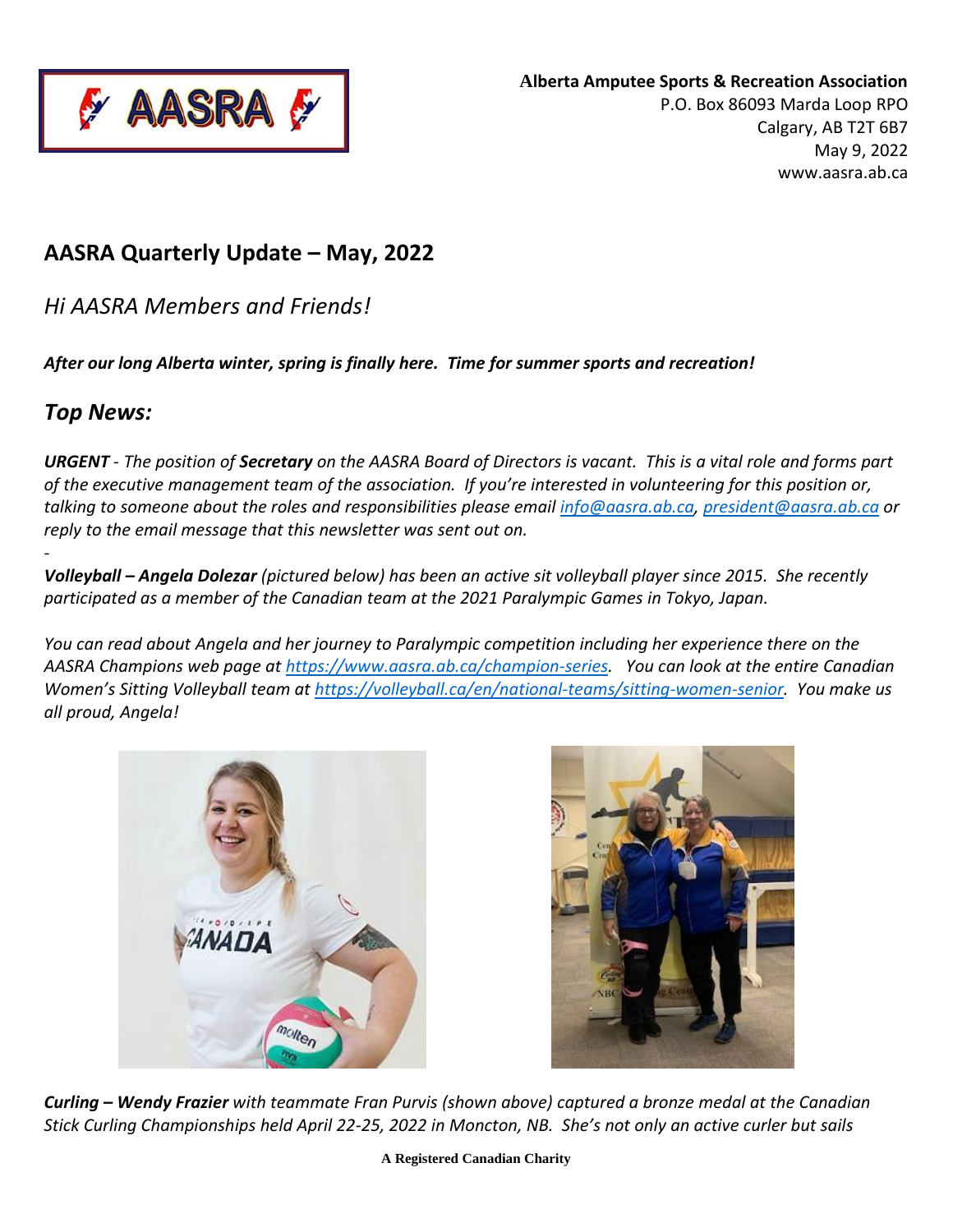*competitively as well. Watch for an article by Wendy describing her experiences "competing in the time of covid" soon. Well done, Wendy! You've been a force at the curling rinks this year.*

*Golf – Bob MacDermott sent a note to the AASRA board to say "thank you" for support with funding to participate in the Conquistador Para Golf Championship in Tuscon, AZ in April. Bob was the champion in the G5- G7 classification and 10th overall in the tournament despite sustaining a car accident injury just prior to the tournament. Hope you're OK now Bob. Good job!*

# **In this update:**

- **Peer Visitor Training**
- **Casino**
- **Annual General Meeting**
- **Sports Clinics**
- **Golf Tournaments**
- **Policy and Process Updates**
- **Coming and Going**
- **Member opportunities**
- **Social Media**

### **Peer Visitor/Peer Support Training**

**Chelsea Coates**, AASRA Peer Support Coordinator has been in regular contact with the Amputee Coalition of Canada, working towards the delivery of Peer Support Training in Alberta. Chelsea says that the one-day training session in Calgary has now been moved to late June due to the time it's taking the ACC to rewrite the course material. A firm date and other details will be provided as soon as possible.

If you're interested in Peer Visitor training, please indicate so by sending a message to *info@aasra.ab.ca* or to [director4@aasra.ab.ca.](mailto:director4@aasra.ab.ca) AASRA plans to reimburse members who attend for reasonable expenses and travel. Non-AASRA member participation will be welcomed and a significant representation from the ACC is expected.

#### **Casino**

The April 13-14, 2022 casino event has now been successfully completed. Casino Chairperson and Volunteer Coordinator **Lisa Stowe**, on behalf of all of AASRA is very grateful to those who turned out to work a shift or two. AGLC casino events are the most significant source of funds that AASRA has. Thank YOU Lisa!

### **Annual General Meeting**

The 2022 AASRA AGM was held on Saturday, April 23, 2022 at the Alberta Sports Museum and Hall of Fame in Red Deer. There was a small turnout of board representatives and members as well as a number of online participants. The official minutes of the AGM will be available soon.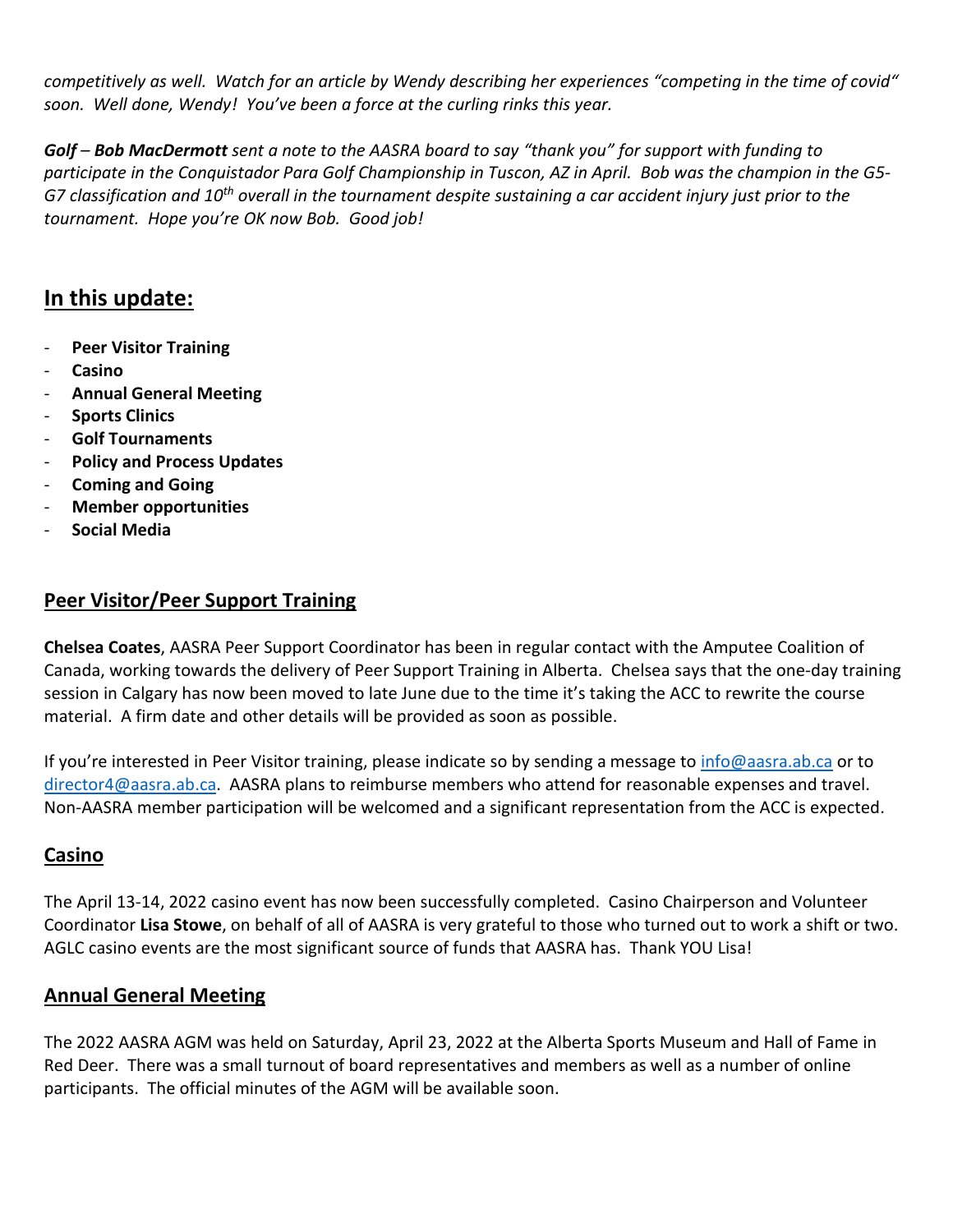## **Sports Clinics**

GOLF – AASRA VP *Bob MacDermott* is in discussion with the Para Sports Association <http://www.parasports.net/> to cooperate in the delivery of a golf clinic in 2022. No place or date has been set yet. To add your name to the list of potential participants send a message to [vicepresident@aasra.ab.ca,](mailto:vicepresident@aasra.ab.ca) [info@aasra.ab.ca](mailto:info@aasra.ab.ca) or director1@aasra.ab.ca.

#### **Golf Tournaments**

Mark your calendars for the **2022 AASRA Alberta Amp Open** golf tournament scheduled for July 16-17 in Red Deer. Last year's tournament was a great success and a lot of fun so please consider entering this year's event. More information will follow in the coming weeks.

Since CAGA will not be holding a national event this summer, AASRA golfing members may want to consider the **2022 Manitoba All Abilities Championship by Golf Manitoba** the end of June. It's being held about an hour south of Winnipeg and members may apply for funding to attend. You'll require a Golf Canada handicap and a world ranking pass to participate which most of our golfers got in 2019 in Okotoks. Weblink: <https://www.golfgenius.com/pages/7975412186338085336>

#### **Policy and Process Updates**

**Recreational Membership** - Claims for Recreational Membership benefits continue to be available for AASRA members for up to \$500 per year (pro-rated by years of membership). These benefits should be claimed *in the year in which they were incurred*. Claims based on expenditures from the previous year may be claimed up to but not exceeding March 1 of the current year (which coincides with annual financial report review and approval). Claims older than that will not be accepted.

**Waiver of membership fees** – The AASRA Board of Directors has approved a policy for the approval of requests for the waiver of membership fees (free memberships). To paraphrase the policy, requests for the waiver of fees must be made in writing to the board from the prospective member themselves. The board will evaluate and decide on each application individually. A maximum of two such requests may be granted in in a calendar year.

**Application for Funding** – Funding Application forms *must* be completed accurately and completely. They must also be accompanied by *all* supporting documentation in *legible* form. Phone pictures of documents or computers screens are not acceptable. These details are the responsibility of the applicant (not the Sports Director or other board member). A complete guide and explanation of why this is so important will be coming from President Vic McClelland shortly.

Your feedback on this or any other issue is valued. Please send comments, concerns or questions to [info@aasra.ab.ca](mailto:info@aasra.ab.ca) or by replying to the message that this newsletter was sent out on.

#### **Coming and Going**

Several changes have been made to the AASRA board of directors and members with special assignments. A revised copy of this list is included with the message that this newsletter was sent out on. Here's a summary: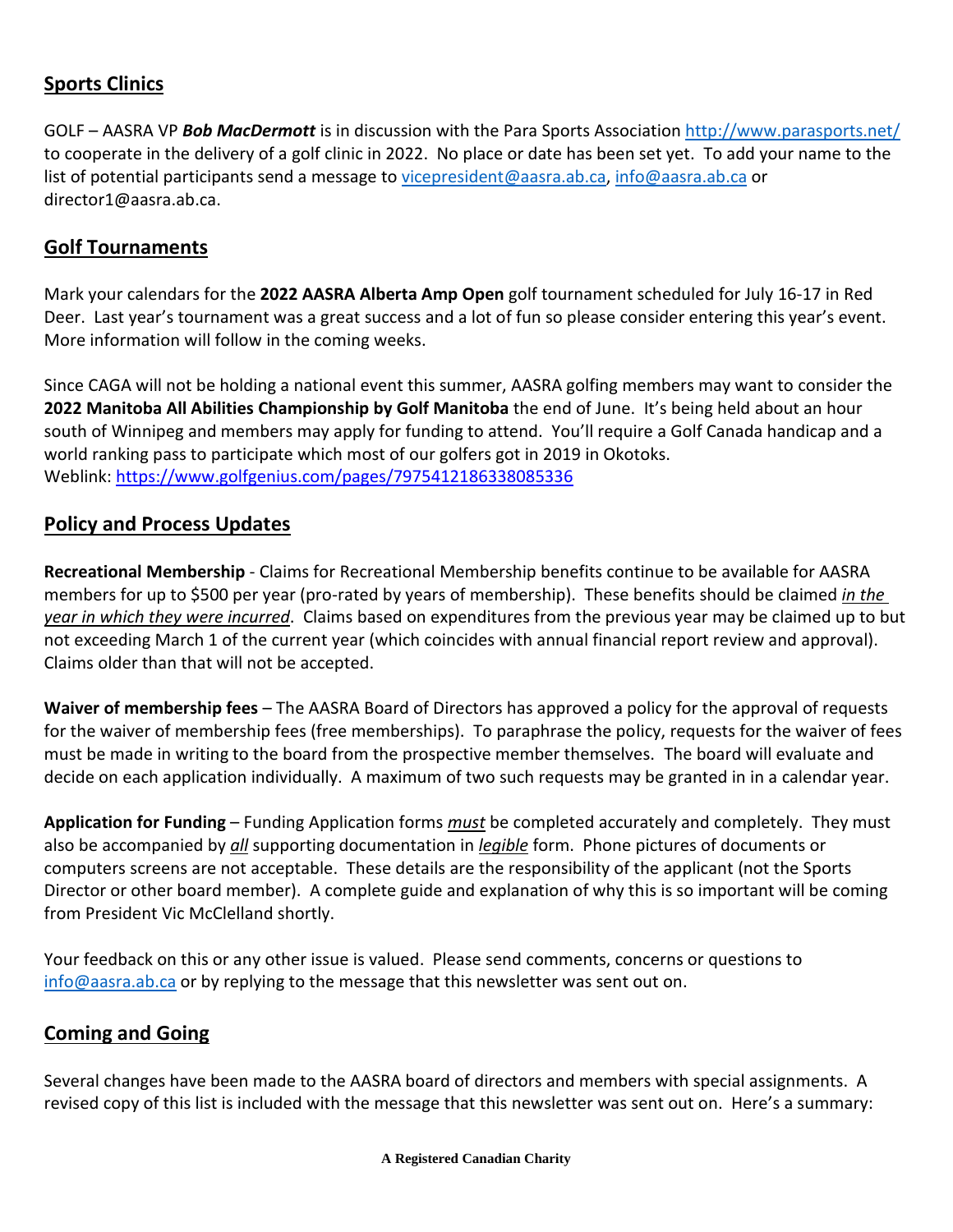- **Dave Marchand** has assumed the role of Sports Director taking over from **Tim Tratch** who has resigned from the AASRA board. Good luck to both of you!
- **Shane Westin** has resigned from the AASRA board and the position of Secretary after many years of dedicated service due to conflicting demands on his time. We wish Shane all the best in his other endeavours. At the time of writing a permanent replacement for Shane has not been found but **Cindy McClelland** has generously agreed to perform the Secretary's duties for now. Thanks a lot Cindy!
- **Don Kucheyma** has stepped down from his position on the AASRA board but thankfully he'll continue to put in a dedicated effort as a regular peer visitor and peer support group leader at the Glenrose Rehabilitation Hospital in Edmonton. Very glad you're keeping that up Don!

## **AASRA Member Opportunities**

AASRA is run by a volunteer team of people serving as directors, clinic coordinators, casino workers and in other positions. It's up to all of us as members to contribute what we can to ensure the health and well-being of the association that we directly benefit from. *We always need more help* and appreciate the contribution that many of you have made and intend to make in the future. Here are a few ways you can pitch in:

- **Secretary** *URGENT* The position of Secretary on the AASRA Board of Directors is vacant. This is a vital role and forms part of the executive management team of the association. If you're interested in volunteering for this position or, talking to someone about the roles and responsibilities please email [info@aasra.ab.ca,](mailto:info@aasra.ab.ca) [president@aasra.ab.ca](mailto:president@aasra.ab.ca) or reply to the email message that this newsletter was sent out on.
- **Director At Large** One of the Director At Large positions is vacant on the AASRA board of directors. If you're interested in volunteering for this position or, talking to someone about the roles and responsibilities please email [info@aasra.ab.ca,](mailto:info@aasra.ab.ca) [president@aasra.ab.ca](mailto:president@aasra.ab.ca) or reply to the email message that this newsletter was sent out on.
- **Strategic, Tactical and Business planning leader** If you have experience with plans necessary for an organization like AASRA to continue to progress in an ordered fashion your help would be priceless. These plans are necessary to secure funding from government and corporate sources, so their maintenance is vital. Let us know if you can help.
- **Sports clinic leaders** Many of us have participated in clinics to learn how to cycle, bowl, golf or get involved in any one of several different activities. If you're interested in organizing and leading a clinic, please let us know. The options are wide open and there's no experience necessary.

To volunteer or inquire about any of the opportunities above or, to suggest others who may be please contact any member of the AASRA board of directors or send an email to [info@aasra.ab.ca.](mailto:info@aasra.ab.ca) *Thanks for your contribution and support!*

# **Social Media**

AASRA director **Jesse Florkowski** is our coordinator of Youth and Social Media. He's working to invigorate the association's Instagram and Facebook accounts. If you're active on either of those platforms, please take a moment to look at AASRA's sites. If you have anything to post, please do so or contact Jesse at [director3@aasra.ab.ca](mailto:director3@aasra.ab.ca) with your suggestions.

Please stay involved with AASRA to stay fit, healthy, and active. If you can, please volunteer for one or more of the fun, rewarding activities that will make our organization strong!